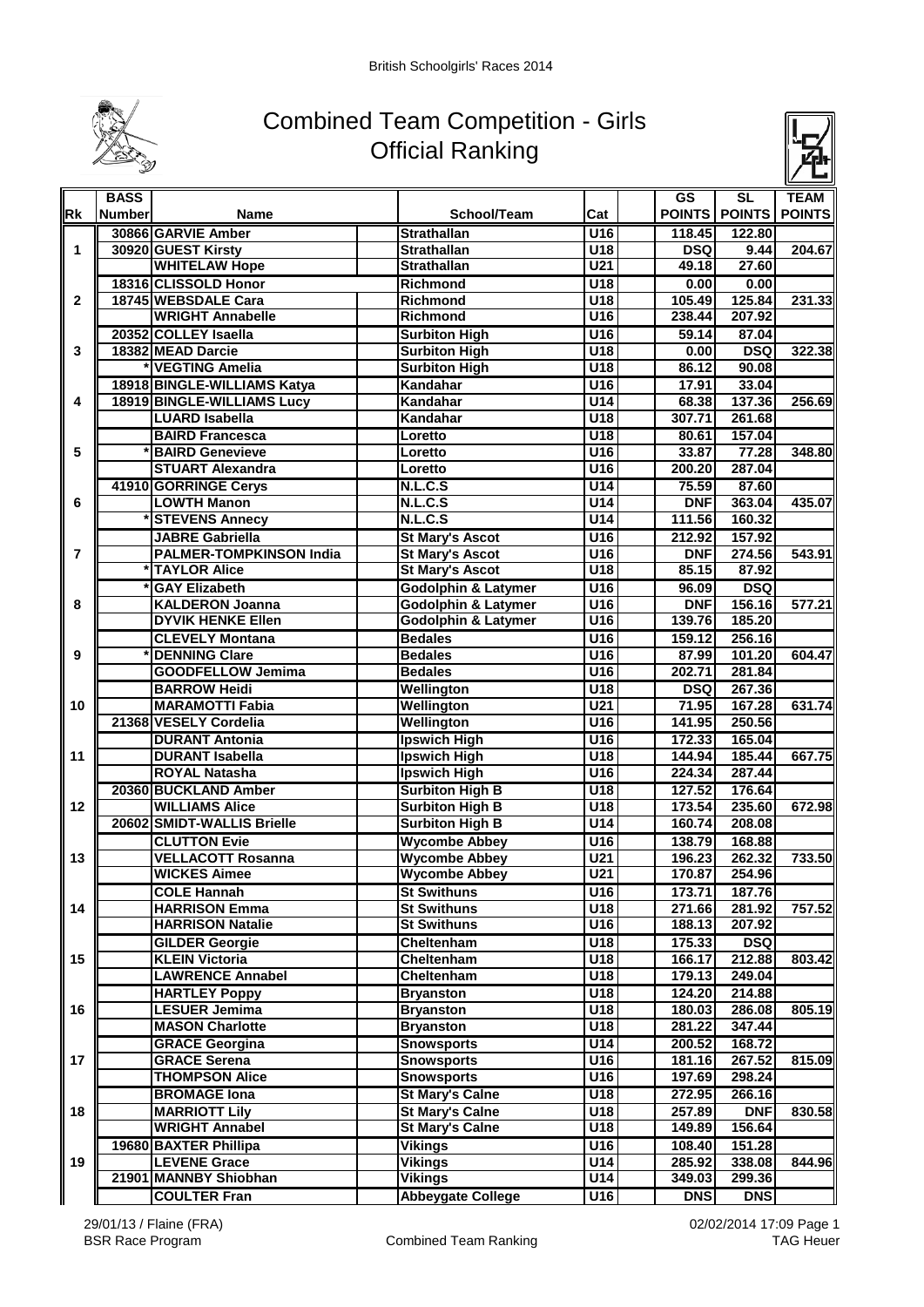|           | <b>BASS</b>   |                                    |                                              |                  | GS              | <b>SL</b>  | <b>TEAM</b>   |
|-----------|---------------|------------------------------------|----------------------------------------------|------------------|-----------------|------------|---------------|
| <b>Rk</b> | <b>Number</b> | <b>Name</b>                        | School/Team                                  | Cat              | POINTS   POINTS |            | <b>POINTS</b> |
|           |               |                                    |                                              |                  |                 |            |               |
|           |               | 30866 GARVIE Amber                 | <b>Strathallan</b>                           | U <sub>16</sub>  | 118.45          | 122.80     |               |
| 20        |               | <b>PARKER Eleanor</b>              | <b>Abbeygate College</b>                     | U <sub>16</sub>  | 145.35          | 184.64     | 893.63        |
|           |               | <b>PARKER Gabriella</b>            | <b>Abbeygate College</b>                     | U14              | 257.16          | 306.48     |               |
| 21        |               | <b>FULFORD Annabelle</b>           | <b>Wycombe Abbey B</b>                       | $\overline{U18}$ | 209.03          | 279.76     |               |
|           |               | <b>JANI Alisha</b>                 | <b>Wycombe Abbey B</b>                       | $\overline{U16}$ | 216.97          | 224.80     | 900.00        |
|           |               | <b>LEWIS Charlotte</b>             | <b>Wycombe Abbey B</b>                       | U16              | 217.94          | 249.20     |               |
|           |               | <b>BASIROV Emma</b>                | <b>Godolphin &amp; Latymer B</b>             | U18              | 279.76          | 298.24     |               |
| 22        |               | <b>COLEGRAVE India</b>             | <b>Godolphin &amp; Latymer B</b>             | $\overline{U14}$ | 279.52          | 299.68     | 940.76        |
|           |               | <b>JONES Olivia</b>                | <b>Godolphin &amp; Latymer B</b>             | U18              | 168.44          | 194.56     |               |
|           |               | <b>BERESFORD-WEST Ella</b>         | <b>City of London</b>                        | $\overline{U18}$ | 204.98          | <b>DSQ</b> |               |
| 23        |               | <b>GORDON Ania</b>                 | <b>City of London</b>                        | U18              | 189.99          | 246.56     | 961.61        |
|           |               | <b>JACK Kenzia</b>                 | <b>City of London</b>                        | U18              | 324.97          | 320.08     |               |
|           |               | <b>HUTCHINSON Elyse</b>            | <b>Millfield</b>                             | U16              | 116.26          | <b>DNS</b> |               |
| 24        |               | <b>PLEAVIN Storm</b>               | <b>Millfield</b>                             | U14              | 332.26          | 329.92     | 966.52        |
|           |               | <b>WOODBRIDGE lily</b>             | <b>Millfield</b>                             | U <sub>14</sub>  | 262.18          | 258.16     |               |
|           |               |                                    |                                              |                  |                 |            |               |
|           |               | <b>BARROW Alexa</b>                | <b>Tudor Hall</b>                            | $\overline{U16}$ | 176.87          | <b>DNF</b> |               |
| 25        |               | <b>BEALBY Marina</b>               | <b>Tudor Hall</b>                            | $\overline{U18}$ | 210.57          | 238.08     | 973.16        |
|           |               | <b>CARTER Jessica</b>              | <b>Tudor Hall</b>                            | U <sub>16</sub>  | 194.77          | 363.44     |               |
|           |               | <b>KERR Clementine</b>             | Sherborne                                    | $\overline{U16}$ | 229.69          | 291.04     |               |
| 26        |               | <b>LEACH Catherine</b>             | Sherborne                                    | $\overline{U18}$ | 215.03          | 261.92     | 997.12        |
|           |               | <b>LEACH Flora</b>                 | Sherborne                                    | $\overline{U14}$ | 258.53          | 290.48     |               |
|           |               | <b>JACKMAN Emma</b>                | <b>Blundells</b>                             | $\overline{U16}$ | <b>DNF</b>      | <b>DNF</b> |               |
| 27        |               | <b>SMITH Alice</b>                 | <b>Blundells</b>                             | $\overline{U18}$ | 219.08          | 249.20     | 1012.94       |
|           |               | <b>UNSWORTH-WHITE Samantha</b>     | <b>Blundells</b>                             | $\overline{U14}$ | 281.38          | 263.28     |               |
|           |               | <b>HARRISON Annabel</b>            | <b>Cheltenham B</b>                          | U14              | 299.61          | 328.00     |               |
| 28        |               | <b>PARKER Emily</b>                | <b>Cheltenham B</b>                          | U18              | 195.58          | 268.32     | 1013.32       |
|           |               | <b>SALEMO Isobel</b>               | <b>Cheltenham B</b>                          | U14              | 265.42          | 284.00     |               |
|           |               | <b>HIGGO Annie</b>                 | <b>Guildford High B</b>                      | $\overline{U16}$ | 249.70          | 293.84     |               |
| 29        |               | <b>MELDRAM Lauren</b>              | <b>Guildford High B</b>                      | $\overline{U16}$ | 229.85          | 259.68     | 1022.27       |
|           |               | <b>SEBO Samantha</b>               | <b>Guildford High B</b>                      | U <sub>16</sub>  | 271.09          | 283.04     |               |
|           |               |                                    | <b>St Swithuns B</b>                         | U16              | 268.17          | <b>DSQ</b> |               |
| 30        |               | <b>GEORGULAS KOLLAKIS Virginia</b> |                                              |                  |                 |            | 1030.27       |
|           |               | <b>LOGDEN Lara</b>                 | <b>St Swithuns B</b><br><b>St Swithuns B</b> | U16<br>U14       | 243.30          | 260.72     |               |
|           |               | <b>WALDON Harriet</b>              |                                              |                  | 229.45          | 296.80     |               |
|           |               | <b>BELL Tara</b>                   | <b>Kings Taunton</b>                         | $\overline{U18}$ | 172.73          | 203.76     |               |
| 31        |               | <b>BROSTIG Linda</b>               | <b>Kings Taunton</b>                         | U18              | 542.10          | 398.48     | 1034.92       |
|           |               | <b>McLEAN Ellie</b>                | <b>Kings Taunton</b>                         | U18              | 263.07          | 395.36     |               |
|           |               | <b>DI FILLIPO Elle</b>             | <b>South Hampstead High</b>                  | U14              | 214.54          | <b>DSQ</b> |               |
| 32        |               | <b>TANGEN Alexandra</b>            | South Hampstead High                         | U18              | <b>DNF</b>      | 325.84     | 1097.28       |
|           |               | <b>WOOTLIFF Zofia</b>              | South Hampstead High                         | $\overline{U16}$ | 154.34          | 402.56     |               |
|           |               | <b>GUY Florence</b>                | <b>Lady Eleanor Holles B</b>                 | U16              | 414.66          | 347.84     |               |
| 33        |               | <b>HARNEY Eleanor</b>              | <b>Lady Eleanor Holles B</b>                 | U16              | 332.10          | 352.80     | 1129.66       |
|           |               | <b>JACKSON Molly</b>               | <b>Lady Eleanor Holles B</b>                 | $\overline{U16}$ | 181.24          | 268.48     |               |
|           |               | <b>EDMISTON Zara</b>               | <b>Downe House</b>                           | U14              | 263.80          | <b>DNF</b> |               |
| 34        |               | <b>HALESTRAP Holly</b>             | <b>Downe House</b>                           | $\overline{U16}$ | 259.10          | 328.96     | 1139.53       |
|           |               | <b>HALESTRAP Storm</b>             | <b>Downe House</b>                           | $\overline{U14}$ | 263.23          | 288.24     |               |
|           |               | <b>DOBBY Emma</b>                  | Downe House B                                | U16              | 238.45          | 355.04     |               |
| 35        |               | <b>GALBRAITH Rose</b>              | Downe House B                                | $\overline{U16}$ | 436.29          | 429.20     | 1196.00       |
|           |               | <b>KINGHAM Islay</b>               | Downe House B                                | U16              | 262.67          | 339.84     |               |
|           |               | <b>ASLANGUL Aurelia</b>            | St Mary's Ascot B                            | U16              | 234.23          | 323.36     |               |
| 36        |               | <b>HENDERSON Arabella</b>          | <b>St Mary's Ascot B</b>                     | U18              | <b>DNF</b>      | 335.84     | 1315.87       |
|           |               | <b>HENDERSON Cordelia</b>          | <b>St Mary's Ascot B</b>                     | U14              | 422.44          | 478.16     |               |
|           |               |                                    |                                              |                  |                 |            |               |
|           |               | <b>BUSHELL Isobel</b>              | <b>Richmond B</b>                            | U14              | 613.24          | 543.60     |               |
| 37        |               | <b>COLE Mia</b>                    | <b>Richmond B</b>                            | $\overline{U16}$ | 223.29          | 265.68     | 1154.24       |
|           |               | <b>LIGHTFOOT Beth</b>              | <b>Richmond B</b>                            | U18              | 362.97          | 302.30     |               |
|           |               | <b>KEIJER-PALAU Josefina</b>       | Woldingham                                   | $\overline{U16}$ | 413.28          | 461.28     |               |
| 38        |               | <b>STEWART Charlotte</b>           | Woldingham                                   | $\overline{U16}$ | 367.59          | 347.84     | 1412.07       |
|           |               | <b>WEBER Stephanie</b>             | Woldingham                                   | U14              | 235.36          | DSQ        |               |
|           |               | <b>CAIN Isabelle</b>               | <b>St Mary's Calne B</b>                     | U16              | <b>DNF</b>      | 482.48     |               |
| 39        |               | <b>GIDDENS Imogen</b>              | St Mary's Calne B                            | U21              | 338.18          | 410.88     | 1469.82       |
|           |               | <b>SMART Millie</b>                | <b>St Mary's Calne B</b>                     | U16              | 238.28          | <b>DSQ</b> |               |
|           |               | <b>CARRICK Romilly</b>             | <b>Mount House</b>                           | U14              | 542.02          | 405.60     |               |
| 40        |               | <b>JACKMAN Helen</b>               | <b>Mount House</b>                           | <b>U14</b>       | 607.48          | 532.48     | 2087.58       |
|           |               | <b>LOPEZ Olivia</b>                | <b>Mount House</b>                           | U14              | 1306.04         | 899.92     |               |

## **Disqualified**